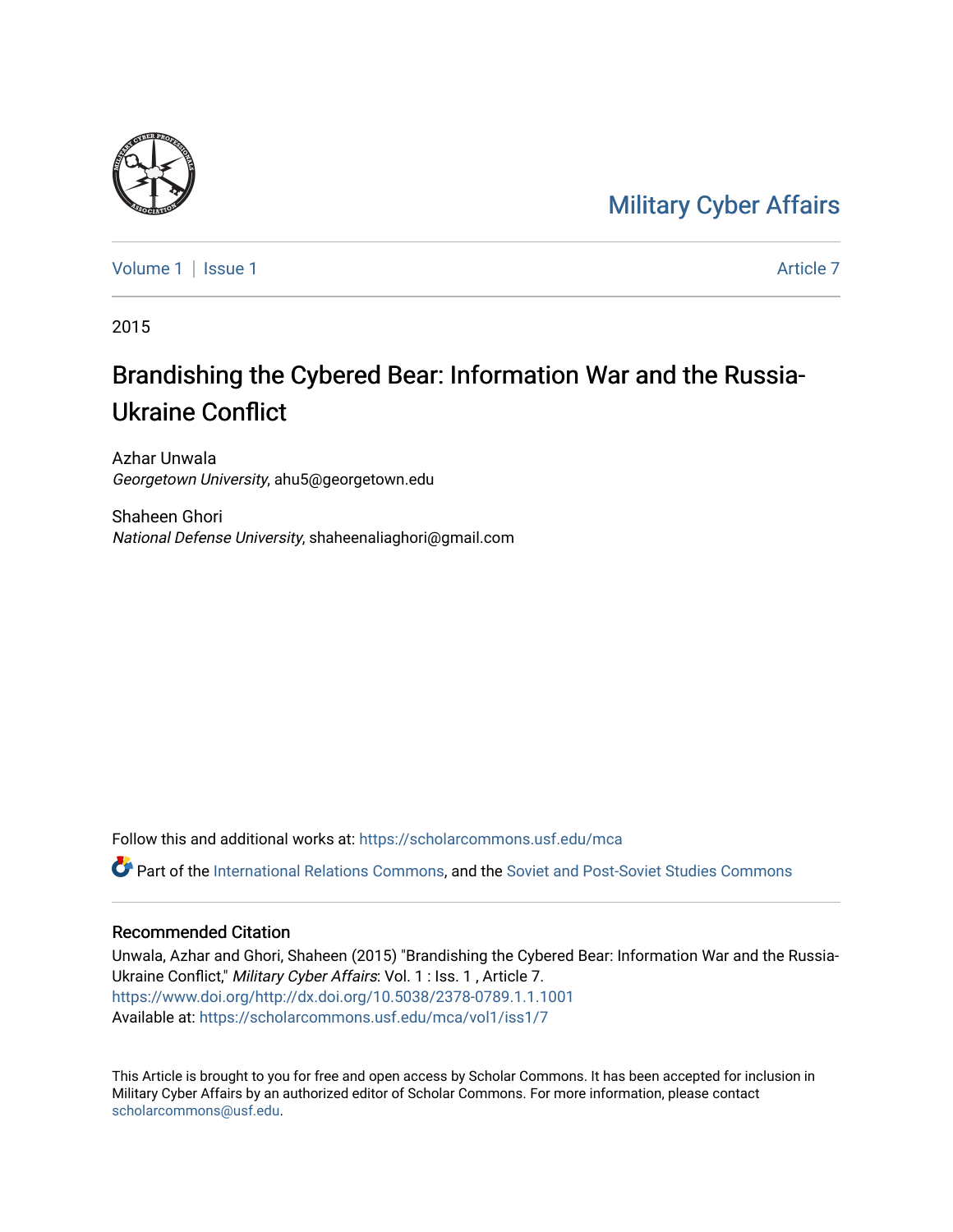### Brandishing the Cybered Bear: Information War and the Russia-Ukraine Conflict

### Cover Page Footnote

The authors would like to thank Dr. G. Alexander Crowther for his assistance and advice in writing this piece.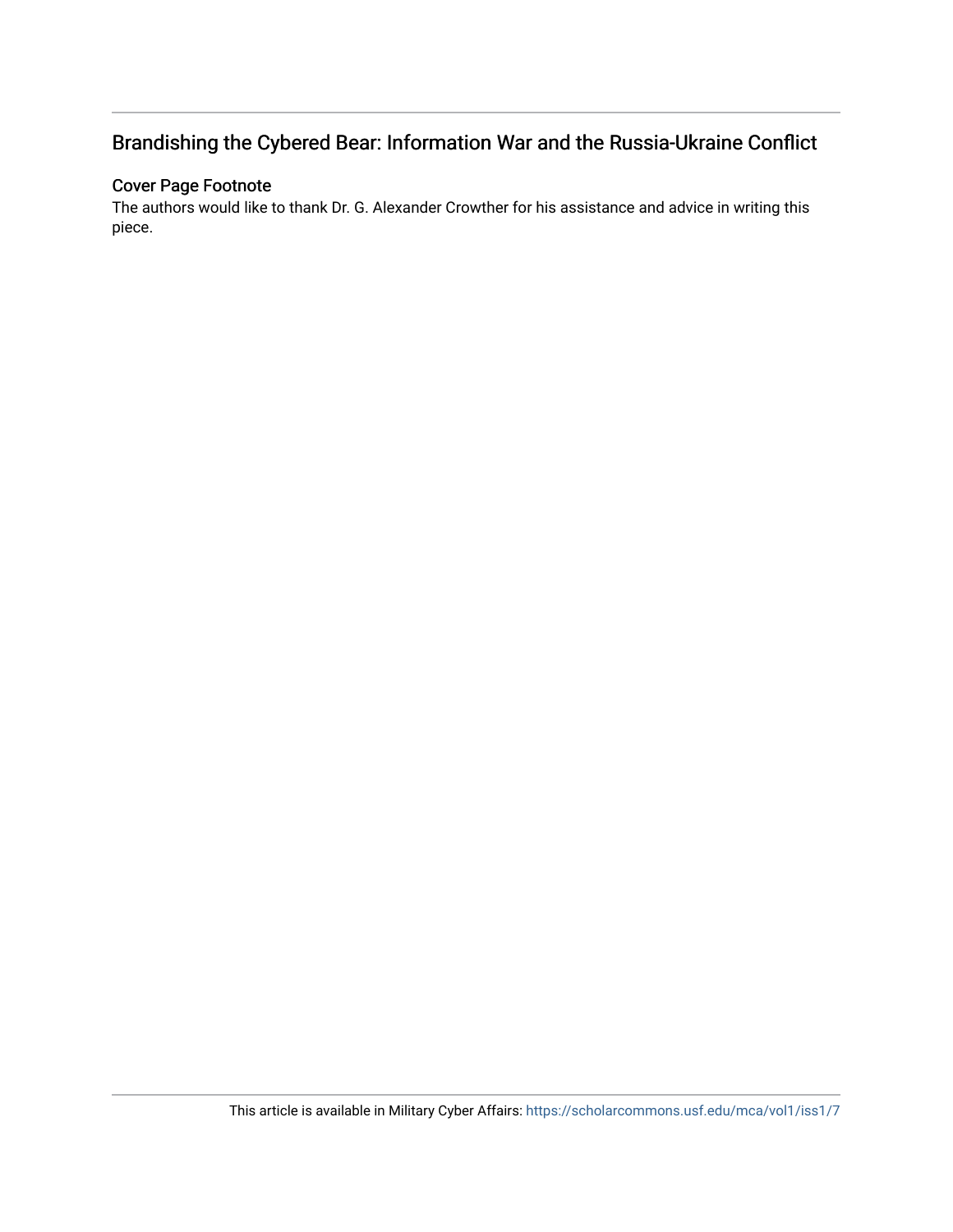## Brandishing the Cybered Bear: Information War and the Russia-Ukraine Conflict

AZHAR UNWALA, Georgetown University SHAHEEN GHORI, National Defense University

Russia's use of cyber power against Ukraine offered renewed insight to Russian cyber strategy and capabilities. This article dissects the Russia-Ukraine conflict by analyzing Russia's strategic doctrine, tactical maneuvers, and capabilities in the information realm. Understanding the Russia-Ukraine conflict in this manner can inform and strengthen U.S. cyber policy and strategy. In particular, U.S. strategic planners and cyber professionals should consider internalizing Russian strategic thinking regarding cyber power and promote tactical improvements in resilience, intelligence, and information among itself and its allies.

• **Cyber power Russia Ukraine Cyber strategy**

#### INTRODUCTION

When Russian forces entered the Crimean Peninsula on March 2, 2014, they had already shut down Crimea's telecommunications infrastructure, disabled major Ukrainian websites, and jammed the mobile phones of key Ukrainian officials. Undeniably, Russia's use of cyber power was crucial in its offensive against Ukraine and its annexation of Crimea. However, realizing the extent of Russia's cyber power in this conflict requires grasping Russia's strategic and tactical maneuvers in this domain. This article analyzes Russia's cyber strategy and tactics against Ukraine in an effort to inform U.S. cyber policy. Part I surveys the strategic cyber doctrines of Russia and the United States. Part II examines a case study of Russia's cyber power against Ukraine. Drawing upon insights from the Russia-Ukraine case, Part III offers strategic and tactical recommendations that the United States should employ as well as promote among its allies.

#### I. DECIPHERING DOCTRINES: RUSSIA AND THE UNITED STATES

#### 3.1 RUSSIA

Understanding Russian cyber power in Ukraine requires conceptualization of Russia's strategic thinking in this area. In official and unofficial doctrine, Russia typically refers to a holistic concept of "information war," which encompasses cyber espionage, cyber attacks, and strategic communications.<sup>1</sup> Russia's official view of cyber power stems from its *Information Security Doctrine*, dated September 9, 2000. This document affirms a long-standing policy of state influence over the media, arguing that the government must ensure pro-Russian messaging regardless of whether media sources are statecontrolled or private. Yet the *Doctrine's* language is largely defensive, and fails to mention any Russian state role in offensive cyber capabilities.<sup>2</sup> The lack of state-sponsored cyber power was a characteristic of the April 2007 cyber attacks against Estonia and the 2008 Russo-Georgian War. In both cases, cyber attacks supporting Russian strategic goals were carried out by non-state hacking groups and were not positively linked to the Russian government.<sup>3</sup> These attacks were largely unsophisticated distributed denial-of-service (DDoS) attacks against government, media, and financial websites, and generated little lasting damage with limited payoff. Despite their tactical success in

[osndoc.nsf/1e5f0de28fe77fdcc32575d900298676/2deaa9ee15ddd24bc32575d9002c442b!OpenDocument.](http://archive.mid.ru/bdomp/ns-osndoc.nsf/1e5f0de28fe77fdcc32575d900298676/2deaa9ee15ddd24bc32575d9002c442b!OpenDocument)

<sup>&</sup>lt;sup>1</sup> Keir Giles, "Information Troops' – a Russian Cyber Command?"  $3rd$  International Conference on Cyber Conflict (2011): 46. 2 *Information Security Doctrine of the Russian* Federation, 2008, [http://archive.mid.ru//bdomp/ns-](http://archive.mid.ru/bdomp/ns-osndoc.nsf/1e5f0de28fe77fdcc32575d900298676/2deaa9ee15ddd24bc32575d9002c442b!OpenDocument)

<sup>&</sup>lt;sup>3</sup> Sergei Medvedev, "Offense-Defense Theory Analysis of Russian Cyber Capability," U.S. Nav Postgraduate School (2015): 2-3.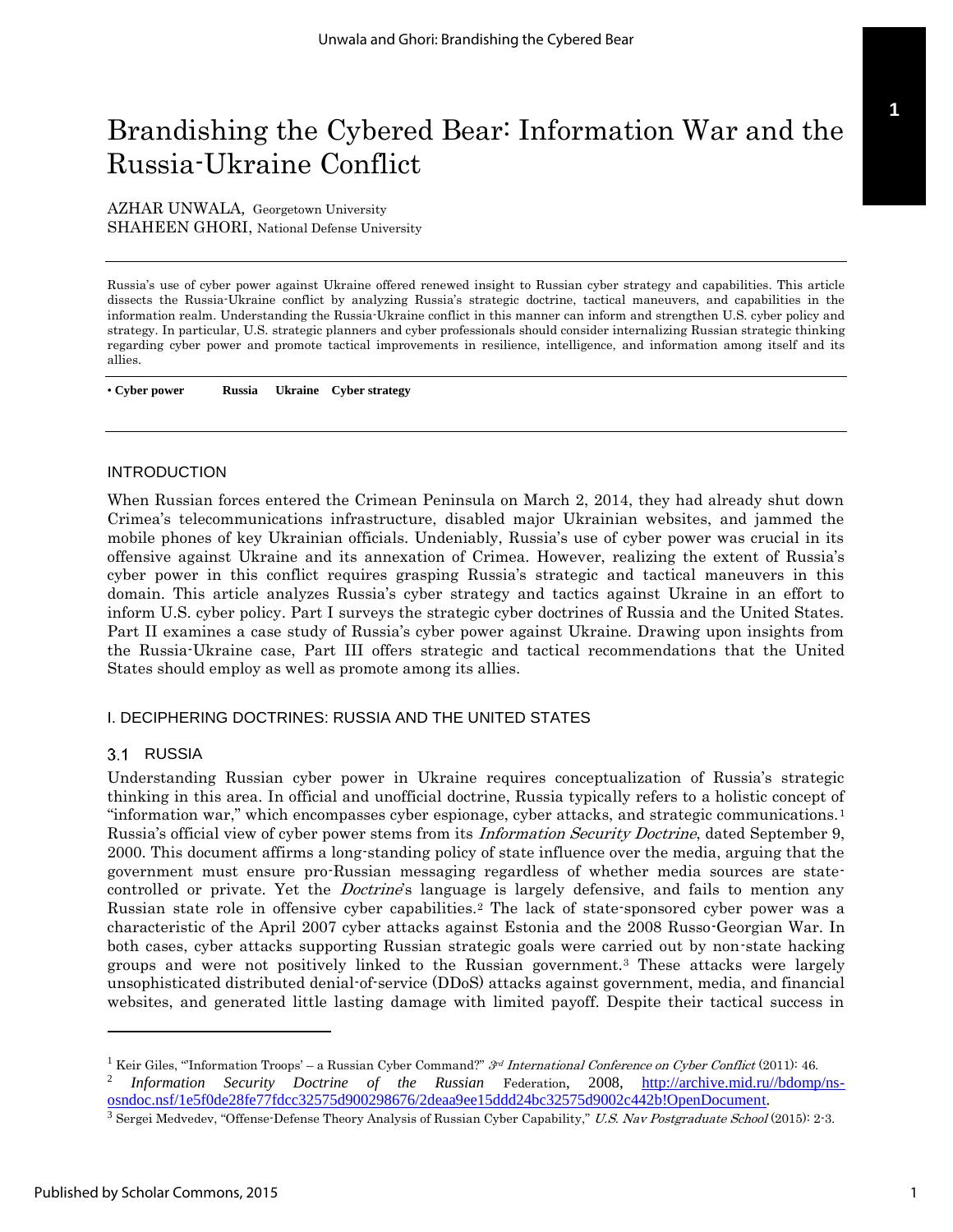Estonia, the attacks did not lead to a pro-Russian outcome.<sup>4</sup> Similarly, while cyber attacks initially overwhelmed Georgia's defenses, Georgians simply restored denied websites on foreign servers.<sup>5</sup> More importantly, these cases demonstrated strategic drawbacks to the lack of Russian state involvement in cyber attacks. First, non-state hacking groups may not possess the resources or skills for highimpact cyber attacks that manifest lasting effects.<sup>6</sup> Second, unsophisticated attacks can upset an adversary's decision-making by adding a scenario that the defender must react to, but those attacks require organization and precision. In Georgia's case, incoordination between hacking groups diminished the value of DDoS attacks by allowing Georgians to reconstitute their services on third party servers. The lack of coordination also produced indiscriminate attacks that included targeting Estonian and U.S. websites. This increased the assignment of blame for cyber attacks towards Russia, and may have risked escalating the conflict internationally.<sup>7</sup>

The insights gained from Estonia and Georgia influenced the creation of The Military Doctrine of the Russian Federation, approved on February 5, 2010. This doctrinal update codified reforms to transition Russia's mass-mobilization, Soviet-era military to a modern, highly mobile force. One of these reforms was the development of "forces and resources for information warfare," acknowledging that future military conflicts will include an information component. In addition to providing improved information support to Russian armed forces, the directive explains information war's function is "to achieve political objectives without the utilization of military force and, subsequently, in the interest of shaping a favorable response from the world community to the utilization of military force."<sup>8</sup> Further explanation of information war's functions are highlighted in the *Conceptual Views on* the Activity of the Russian Federation Armed Forces in Information Space, released on December 22, 2011. Information war, according to the *Views*, aims to damage information systems and critical infrastructure, subvert political, economic, and social systems, instigate "mass psychological work on the population to destabilise the society and state," and coerce targets to make decisions against their interests.<sup>9</sup> Together, these two strategic documents suggest a greater state role in conducting information war as a central component of future conflicts. They also stress information war's political functions, which in some cases may be more effective than the use of force.

Unofficial sources also expose aspects of Russia's information war strategy.<sup>10</sup> One authoritative source is Russian Chief of the General Staff Valery Gerasimov, who outlined necessary approaches for  $21<sup>st</sup>$  century warfare in a 2013 article.<sup>11</sup> Gerasimov recognizes that future conflicts must include an information element, which can asymmetrically lower an adversary's combat potential in addition to creating "a permanently operating front through the entire territory of an enemy state…" According to Gerasimov, modern warfare should also rely on covert action, special-operations forces, and private contractors until the final stages of a conflict when success is guaranteed.

A number of implications can be drawn from the development of Russia's information war doctrine. First, the Russian state will be involved in coordinating and executing information war. These operations will largely be covert, and involve special-operations and contractor forces. Second, Russia will use information war prior to and during a conflict to understand an enemy, build support for military action, isolate the enemy informationally and internationally, and undermine the enemy's

<sup>4</sup> Ibid. 21.

<sup>5</sup> Ibid. 22-25.

<sup>6</sup> Max Strasser, "Why Ukraine Hasn't Sparked a Big Cyberwar, So Far," Newsweek, March 18, 2014, <http://www.newsweek.com/why-ukraine-hasnt-sparked-big-cyberwar-so-far-232175>.

<sup>7</sup> Ronald J. Deibert, Rafal Rohozinski, and Masashi Crete-Nishihata, "Cyclones in Cyberspace: Information Shaping and Denial in the 2008 Russia-Georgia War," Security Dialogue 43, no. 1 (February 2012): 16-18; and Timothy L. Thomas, "The Consequences of August 2008," in Russian Information Warfare Theory (Strategic Studies Institute, 2010): 279-282.

<sup>8</sup> The Military Doctrine of the Russian Federation, The School of Russian and Asian Studies, 2010, [http://www.sras.org/military\\_doctrine\\_russian\\_federation\\_2010](http://www.sras.org/military_doctrine_russian_federation_2010).

<sup>&</sup>lt;sup>9</sup> Keir Giles, "Russia's Public Stance on Cyberspace Issues," 4th International Conference on Cyber Conflict (2012): 67-68.

<sup>10</sup> For a summary of unofficial sources regarding Russia's information war strategy prior to 2013, see Stephen Blank, "Russian Information Warfare as Domestic Counterinsurgency," American Foreign Policy Interests 35, no. 31 (2013): 34-37.

<sup>11</sup> Valery Gerasimov on Mark Galeotti's blog, "The 'Gerasimov Doctrine' and Russian Non-Linear War," February 27, 2013, <https://inmoscowsshadows.wordpress.com/2014/07/06/the-gerasimov-doctrine-and-russian-non-linear-war/>.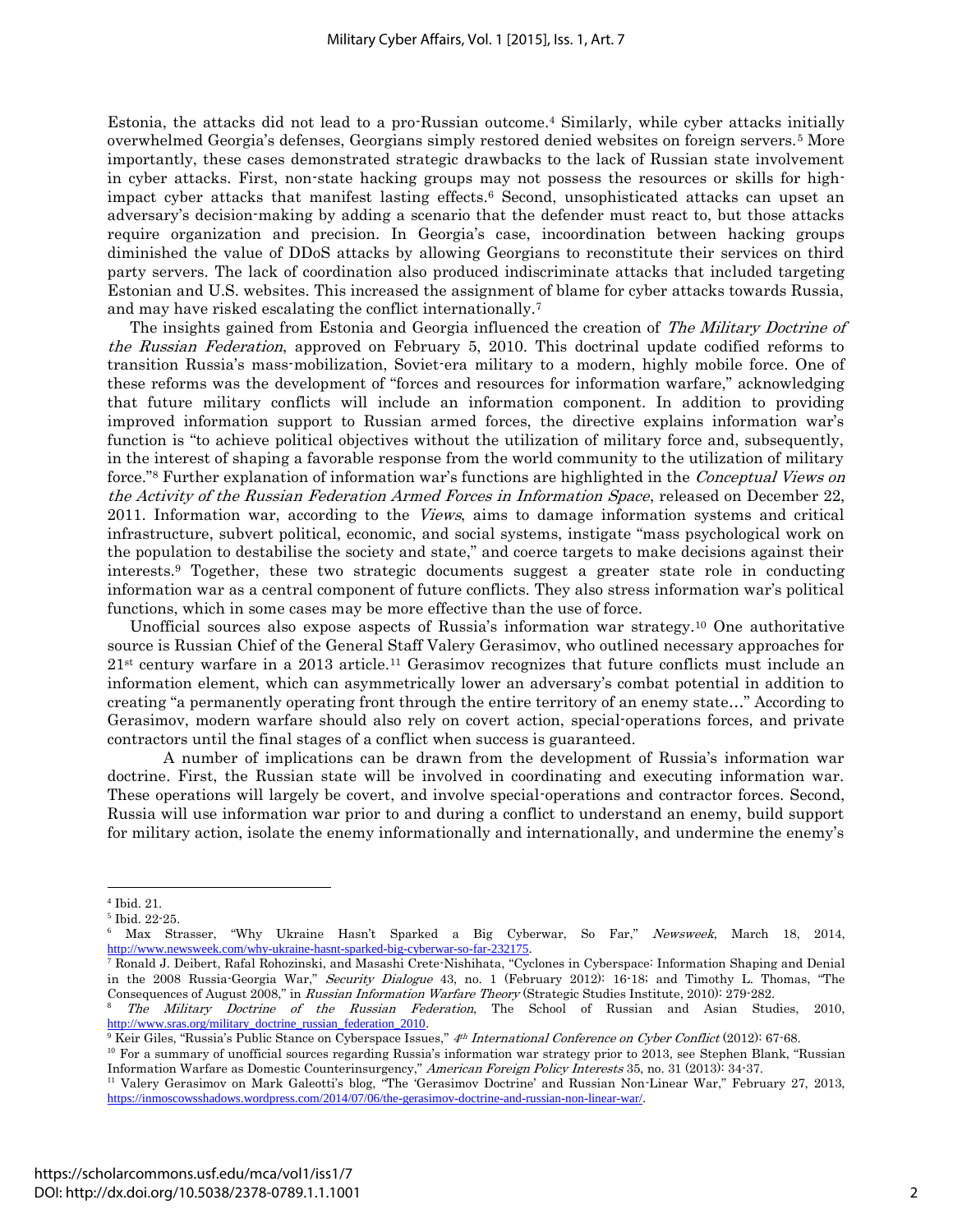combat response. Third, information war will aim to undermine an enemy's state and societal functions, coerce adversaries, and disseminate a pro-Russian narrative of the ensuing conflict.

#### $3.2$ UNITED STATES

Addressing the Russian doctrine for information war also warrants an analysis of U.S. doctrine, codified in the Joint Chiefs of Staff's JP 3-12 Cyberspace Operations (February 2013), JP 3-13 Information Operations (November 2014), and most recently the Department of Defense's (DoD) Cyber Strategy (April 2015). According to JP 3-12, Cyberspace Operations (CO) are composed of the military, intelligence, and ordinary business operations of the DoD in and through cyberspace.<sup>12</sup> The DoD categorizes CO as offensive, intended to project power by the application of force; defensive, intended to defend DoD or other friendly cyberspace; or internal, taken to design, build, configure, secure, operate, and sustain DoD communications systems. Notably, the United States does not restrict its operations by classifying them as only defensive; rather it enables a full spectrum of CO for a variety of purposes. Under this document, future CO produced by the United States—such as Stuxnet—as well as defense programs, possess protocols for their use.

Information Operations (IO) guidelines are defined in Joint Publication 3-13 (November 2014) as the integrated employment, during military operations, of Information-Related Capabilities (IRCs) in concert with other lines of operation to influence, disrupt, or corrupt the decision making of adversaries and potential adversaries.<sup>13</sup> Through incorporating changes to this document, the Joint Chiefs of Staff are emphasizing the role information operations will have in future conflict; however, they have limited themselves to employing IO only during military operations. This might indicate that the United States believes that IO are only beneficial during military operations. A further limitation to U.S. IO is that they are used in conjunction with other lines of operation, such as cyberspace operations, public affairs, strategic communication, and key leader engagement, $14$  not as their own offensive strategy.

Moreover, the Department of Defense's Cyber Strategy (April 2015) outlines the strategic direction that cyber operations are heading as well as evaluating the current threats that the government faces. The strategic goals are as follows:

- 1. Build and maintain ready forces and capabilities
- 2. Defend the DoD Information Network
- 3. Be prepared to defend the U.S. Homeland and U.S. vital interests
- 4. Build and maintain robust international alliances to deter shared threats and increase international security and stability<sup>15</sup>

The fourth goal highlights that cyber threats create security and stability issues and mentions alliances as a future focus area. It is possible that referring to allies relates to defending against cyber attacks against key NATO allies and Major Non-NATO Allies (MNNAs). The United States also realizes the need for cyber cooperation so that weaker states cannot be held prey when targeted by cyber attacks. By publishing this document, the United States acknowledges the current deficiencies in addressing cyber threats while formulating plans to solve them over the next five years.

Several implications can be drawn from the United States' doctrines of information war. First, the United States views cyberspace as a critical area to improve over the next couple of years. Funds, manpower, and attention are all shifting to strengthen America's position in this developing field. Second, while IO are achieving more focus, they are limited in their employment due to the guidelines set forth in JP 3-12. Finally, the U.S. doctrines are reactionary and living, changing whenever new events take place and projecting ambiguity when dealing with developing problems. In the case of the Russia-Ukraine conflict, the United States did not have a strong response to Russian cyber assaults on Ukraine.

<sup>&</sup>lt;sup>12</sup> "Cyberspace Operations," Joint Publication 3-12, *U.S. Department of the Army,* February 5, 2013, [www.dtic.mil/doctrine/new\\_pubs/jp3\\_12R.pdf](http://www.dtic.mil/doctrine/new_pubs/jp3_12R.pdf).

<sup>&</sup>lt;sup>13</sup> "Information Operations," Joint Publication 3-13, *U.S. Department of the Army*, Originally published November 2012, updated November 27, 2014, [www.dtic.mil/doctrine/new\\_pubs/jp3\\_13.pdf](http://www.dtic.mil/doctrine/new_pubs/jp3_13.pdf).

<sup>14</sup> Ibid.

<sup>&</sup>lt;sup>15</sup> The Department of Defense Cyber Strategy, April 2015, http://www.defense.gov/Portals/1/features/2015/0415\_cyberstrategy/Final\_2015\_DoD\_CYBER\_STRATEGY\_for\_web.pdf.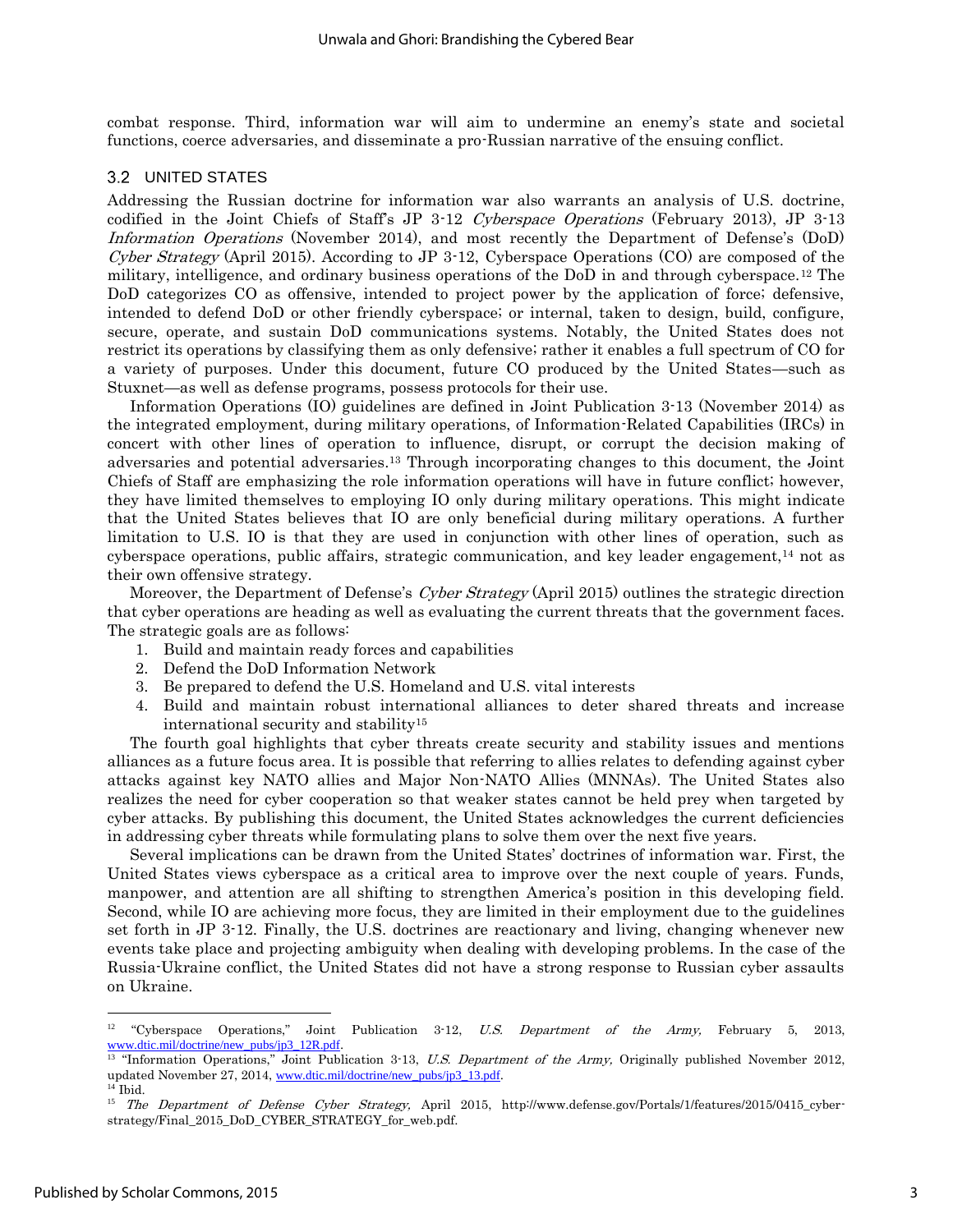#### II. EXAMINING THE RUSSIA-UKRAINE CONFLICT

The 2014 Russia-Ukraine conflict offers a valuable case study of Russia's information war strategy. It is important to note that Russia initiated offensive cyber operations against Ukraine as early as 2009 as a part of a broader information war campaign against NATO and EU countries.<sup>16</sup> It was only in March 2014 that information war operations intensified against Ukraine. In that month, the Russian parliament authorized military force in Ukraine, President Vladimir Putin signed legislation incorporating Crimea into the Russian Federation, and Russian military forces amassed along the Ukrainian national border.<sup>17</sup> The following section outlines the three pillars of Russia's information war campaign against Ukraine: cyber espionage, cyber attacks, and strategic communications.

#### 3.1 ESPIONAGE

Russia's espionage efforts relied upon standard open-source information collection,<sup>18</sup> as well as interception of Ukrainian telecommunications infrastructure and targeted cyber operations. Intercepting Ukrainian telecommunications infrastructure was logical for Russia. First, most Ukrainian telecommunications systems rely on Russia for manufacturing or maintenance of the technology. In fact, the most common backdoor into Ukrainian systems utilized by the Ukrainian government for surveillance was modeled after the Russian KGB intercept system. Second, Russian mobile telecommunications firms such as Vimpelcom and MTS held a considerable portion of the Ukrainian market; MTS held the second largest market share in September 2013.<sup>19</sup> Since it is widely suspected that the Russian government collaborates with private companies, it is safe to assume that the Russian government possessed ownership insight into most Ukrainian telecommunications infrastructure.<sup>20</sup> This is evident by the text messages many participants of an anti-Russian demonstration in Kiev received, reading, "Dear subscriber, you are registered as a participant in a mass disturbance."<sup>21</sup>

Russia also employed cyber espionage operations targeting the computers and networks of journalists in Ukraine, as well as Ukrainian, NATO, and EU officials. Some operations were already underway well before the conflict began. The Sandworm espionage operation, which exploited a previously unknown Windows vulnerability, had started as early as 2009 and targeted EU and NATO telecommunications infrastructure through 2014. Sandworm's malware had intensified and targeted Ukrainian government networks during September 2014, which coincided with the NATO summit in Wales.<sup>22</sup> Other espionage operations began closer to the conflict. Operation Armageddon began in mid-2013 to target Ukrainian government, law enforcement, and military officials. This occurred just as Ukraine and the EU commenced active negotiations for an Association Agreement, which Russia publicly deemed a national security threat.<sup>23</sup> As anti-government protests began in Ukraine, an advanced malware named 'Snake' infected the Ukrainian prime minister's office and several embassies outside the country.<sup>24</sup> Furthermore, Operation Potao began as Russia commenced its invasion of Crimea, targeting computers and mobile communications of Ukrainian officials and news agencies.<sup>25</sup>

<sup>&</sup>lt;sup>16</sup> "Russian Cyber Espionage Campaign – Sandworm Team," *iSight Partners* (2014): 1-11.

<sup>&</sup>lt;sup>17</sup> Kenneth Geers, "Strategic Analysis: As Russia-Ukraine Conflict Continues, Malware Activity Rises," FireEye Blogs (2014): <https://www.fireeye.com/blog/threat-research/2014/05/strategic-analysis-as-russia-ukraine-conflict-continues-malware-activity-rises.html>. <sup>18</sup> "Ukraine: Russia's New Art of War," Financial Times, August 28, 2014, [http://www.ft.com/cms/s/0/ea5e82fa-2e0c-11e4-b760-](http://www.ft.com/cms/s/0/ea5e82fa-2e0c-11e4-b760-00144feabdc0.html) [00144feabdc0.html](http://www.ft.com/cms/s/0/ea5e82fa-2e0c-11e4-b760-00144feabdc0.html).

<sup>19</sup> Patrick Tucker, "Why Ukraine Has Already Lost The Cyberwar, Too," Defense One (April 2014): <http://www.defenseone.com/technology/2014/04/why-ukraine-has-already-lost-cyberwar-too/83350/>. <sup>20</sup> Ibid; and "Ukraine: Russia's New Art of War."

 $^{\rm 21}$  Ibid.

<sup>22</sup> "Russian Cyber Espionage Campaign – Sandworm Team."

<sup>&</sup>lt;sup>23</sup> "Operation Armageddon: Cyber Espionage as a Strategic Component of Russian Modern Warfare," LookingGlass Cyber Threat Intelligence Group (April 2015): 3-9.

<sup>&</sup>lt;sup>24</sup> David E. Sanger and Steven Erlanger, "Suspicion Falls on Russia as 'Snake' Cyberattacks Target Ukraine's Government," New York Times, March 8, 2014, [http://www.nytimes.com/2014/03/09/world/europe/suspicion-falls-on-russia-as-snake](http://www.nytimes.com/2014/03/09/world/europe/suspicion-falls-on-russia-as-snake-cyberattacks-target-ukraines-government.html)[cyberattacks-target-ukraines-government.html](http://www.nytimes.com/2014/03/09/world/europe/suspicion-falls-on-russia-as-snake-cyberattacks-target-ukraines-government.html).<br><sup>25</sup> Bobert Linewsky and Anton Charananey. "Operat

Robert Lipovsky and Anton Cherepanov, "Operation Potao Express," *ESET Report* (July 2015): 9-13.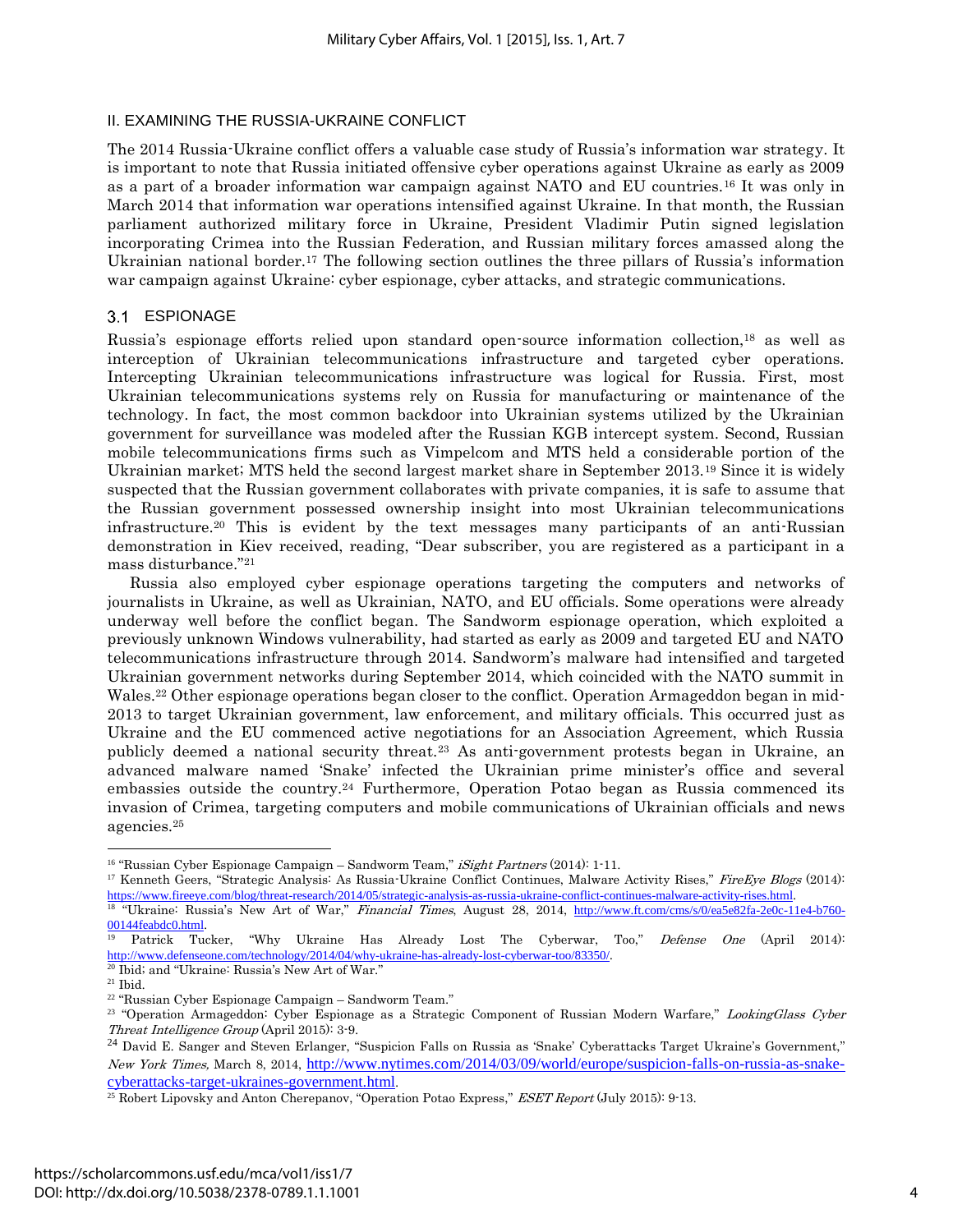The timing and construction of these espionage operations indicated Russian state involvement, particularly by the Russian Federal Security Service (FSB).<sup>26</sup> In many cases, the deployed malware was consistently updated in a formal code development environment with Russian time and language settings.<sup>27</sup> Malware was also tailored towards specific, high-level targets for use in spear-phishing and whaling operations.<sup>28</sup> Most espionage malware payloads consisted of Microsoft Office or Adobe files that held seemingly legitimate reports regarding EU strategic competiveness and energy, lists of Russian sympathizers and "terrorist" actors, and briefings of recent developments in the Ukraine conflict.<sup>29</sup> Even operations targeting journalists held lures regarding publication opportunities.<sup>30</sup> In Operation Potao's case, the payloads included a modified encryption service containing a backdoor for Russian access.<sup>31</sup> The operations were also constructed to avoid discovery and attribution; the malware often contained unused machine instructions, obfuscated strings, and counter-analysis capabilities.<sup>32</sup> In the case of 'Snake', the malware garnered full remote access to a compromised system while blending in with network traffic to avoid detection.<sup>33</sup>

Russia's advanced espionage techniques provided the Kremlin with insight to Ukrainian, EU and NATO strategic intentions to support Russian strategy. They also enabled Russia to monitor Ukraine's strategic thinking in real time. Furthermore, targeting journalists permitted Russia to monitor public opinion, identify dissidents, and create avenues to spread disinformation and pro-Russian messaging.<sup>34</sup>

#### 3.2 CYBER ATTACKS

A number of cyber attacks intending to disrupt or destroy targets were carried out in Ukraine. Like the Estonia and Georgia cases, pro-Russian, non-state hacking groups performed a variety of cyber attacks. One group based in Ukraine called Cyber Berkut was especially prominent. Cyber Berkut executed DDoS attacks and defacements against Ukrainian and NATO webpages,<sup>35</sup> intercepted U.S.-Ukrainian military cooperation documents, $36$  and attempted to influence the Ukrainian parliamentary elections by disrupting Ukraine's Central Election Commission network.<sup>37</sup> While it is possible that the Russian government supported these groups clandestinely, the unsophisticated and indiscriminate nature of attacks indicates minimal coordination or cooperation with the Kremlin.<sup>38</sup> Additionally, just as Estonia and Georgia demonstrated, these non-state attackers generated nominal damage. That is not to say their strategic role was irrelevant; it is likely that these hacking groups fomented confusion

<sup>&</sup>lt;sup>26</sup> Robert Hackett, "Russian cyberwar advances military interests in Ukraine, report says," Fortune, April 29, 2015, <http://fortune.com/2015/04/29/russian-cyberwar-ukraine/>; and Jen Weedon and Laura Galante, "Intelligence Analysts Dissect the Headlines: Russia, Hackers, Cyberwar! Not So Fast." FireEye Blogs, March 12, 2014, [https://www.fireeye.com/blog/executive](https://www.fireeye.com/blog/executive-perspective/2014/03/intel-analysts-dissect-the-headlines-russia-hackers-cyberwar-not-so-fast.html)[perspective/2014/03/intel-analysts-dissect-the-headlines-russia-hackers-cyberwar-not-so-fast.html](https://www.fireeye.com/blog/executive-perspective/2014/03/intel-analysts-dissect-the-headlines-russia-hackers-cyberwar-not-so-fast.html).

<sup>&</sup>lt;sup>27</sup> "APT 28: A Window Into Russia's Cyber Espionage Operations?" FireLye Special Report, (2014): 24.

<sup>28</sup> Ibid. 6, 20.

<sup>29</sup> Aarti Shahani, "Report: To Aid Combat, Russia Wages Cyberwar against Ukraine," NPR, April 28, 2015, <http://www.npr.org/sections/alltechconsidered/2015/04/28/402678116/report-to-aid-combat-russia-wages-cyberwar-against-ukraine>.  $30$  "APT28," (2014): 9-12.

<sup>31</sup> Robert Lipovsky and Anton Cherepanov 2015: 14.

<sup>32</sup> Ibid. 5.

<sup>&</sup>lt;sup>33</sup> Tim Maurer and Scott Janz, "The Russia-Ukraine Conflict: Cyber and Information Warfare in a Regional Context," The International Relations and Security Network, October 17, 2014, http://www.isn.ethz.ch/Digital-Library/Articles/Detail/?id=184345.

<sup>34</sup> "APT28," (2014): 10-11.

<sup>&</sup>lt;sup>35</sup> Petro Zamakis, "Cyber Wars: The Invisible Front," Ukraine Investigation, April 24, 2014, [http://ukraineinvestigation.com/cyber](http://ukraineinvestigation.com/cyber-wars-invisible-front/)[wars-invisible-front/](http://ukraineinvestigation.com/cyber-wars-invisible-front/).

<sup>&</sup>lt;sup>36</sup> CyberBerkut, <http://cyber-berkut.org/en/>.

<sup>&</sup>lt;sup>37</sup> "Hackers Target Ukraine's Election Website," Agence France-Presse, October 25, 2014, [http://www.securityweek.com/hackers](http://www.securityweek.com/hackers-target-ukraines-election-website)[target-ukraines-election-website](http://www.securityweek.com/hackers-target-ukraines-election-website).

<sup>&</sup>lt;sup>38</sup> Jen Weedon and Laura Galante, "Intelligence Analysts Dissect the Headlines: Russia, Hackers, Cyberwar! Not So Fast." FireEye Blogs, March 12, 2014, https://www.fireeye.com/blog/executive-perspective/2014/03/intel-analysts-dissect-the-headlinesrussia-hackers-cyberwar-not-so-fast.html.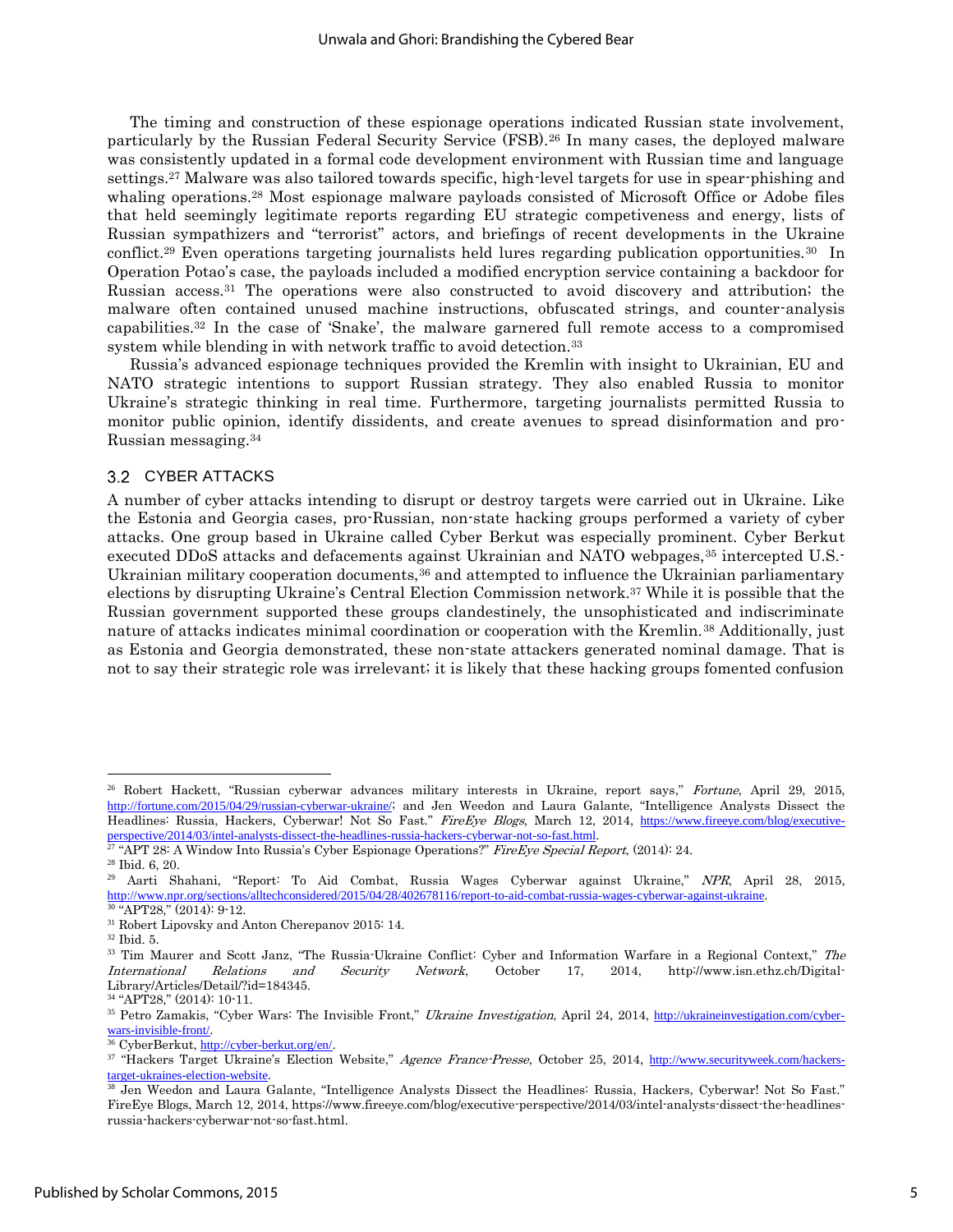and disarray among their targets,<sup>39</sup> undermined the Ukrainian state's credibility among its people,<sup>40</sup> and intimidated Ukraine's allies.<sup>41</sup>

Additionally, a variety of cyber attacks can be linked to the Russian government. On February 28, 2014, shortly after then-President Victor Yanukovych fled Ukraine, armed Russian soldiers bearing no insignia took over the Simferopol International Airport, the Crimean Peninsula's main airport.<sup>42</sup> Similar unmarked soldiers took over a Ukrtelecom building in Sevastopol, a city in southwestern Crimea.<sup>43</sup> Ukrtelecom, Ukraine's National Telecommunications operator, subsequently issued a report claiming that the soldiers "seized several communications hubs in Crimea," tampered with Crimean fiber optic cables, and damaged its optical fiber and conductor units.<sup>44</sup> The Russian soldiers also equipped the remaining active fiber optic cables with data intercept devices.<sup>45</sup>

The logic behind these events can be explained by understanding Ukraine's telecommunications geography. Ukraine's Internet Service Providers (ISPs) were decentralized and held terrestrial and satellite path diversity to the rest of the world.<sup>46</sup> This system differed from Georgia's, which could only access the Internet by traversing Russian and Turkish infrastructure.<sup>47</sup> As a result, isolating Ukraine from telecommunications was slightly more difficult as it required Russian forces to target key cyber terrain at operationally decisive points. Luckily for Russia, Crimea was one of the vulnerable areas in Ukraine since it only held one Internet Exchange Point (IXP) that connected the peninsula to the rest of the country. If Crimea's IXP were damaged or shut down, Crimea would be completely isolated, allowing Russia to control the region's communications.<sup>48</sup> Furthermore, hampered communications services would short-circuit Ukraine's crucial support services from assisting Crimea in the event of a conflict with Russia. Military operations in addition to first-aid, fire and rescue services would be unable to provide relief to the region, forcing the Crimean people to rely on Russia.<sup>49</sup> Furthermore, Russia would monitor any residual communications in or out of Crimea, providing them with precise intelligence on Crimea's interactions with the rest of Ukraine.

Russia's logic proved successful. Once Crimea was completely isolated, Russian troops entered the region with little difficulty on March 2.<sup>50</sup> Immediately afterwards, multiple Ukrainian government, news, and social media websites were shut down and the mobile phones of Ukrainian officials and parliament members were hacked or blocked for the next three days.<sup>51</sup> Given the timeliness of these attacks, it is possible that Russian Military Intelligence (GRU) directed them.<sup>52</sup> Combined with attacks on Crimean telecommunications prior to Russia's invasion, the post-invasion cyber attacks significantly lowered the response potential of the Ukrainian government. First, Ukrainian officials were unable to communicate with Crimean sources on the ground to acquire an

<sup>39</sup> Tim Maurer and Scott Janz 2014.

<sup>&</sup>lt;sup>40</sup> Mark Clayton, "Ukraine election narrowly avoided 'wanton destruction' from hackers," Christian Science Monitor, June 17, 2014, <http://www.csmonitor.com/World/Passcode/2014/0617/Ukraine-election-narrowly-avoided-wanton-destruction-from-hackers-video>.

<sup>&</sup>lt;sup>41</sup> Max Cherney, "Pro-Russian Hackers Took Down Three NATO Websites," *Motherboard*, March 16, 2014, <http://motherboard.vice.com/blog/pro-russia-ukranians-hack-nato-websites>; and Thomas Barrabi, "NATO Not Responsible For Ukraine's Security From Russia, Should Focus On Member Nations, Latvian Envoy Says," International Business Times, May 6, 2015, [http://www.ibtimes.com/nato-not-responsible-ukraines-security-russia-should-focus](http://www.ibtimes.com/nato-not-responsible-ukraines-security-russia-should-focus-member-nations-latvian-1910551)[member-nations-latvian-1910551](http://www.ibtimes.com/nato-not-responsible-ukraines-security-russia-should-focus-member-nations-latvian-1910551).

<sup>&</sup>lt;sup>42</sup> "Feb. 28 Updates on the Crisis in Ukraine," *The New York Times: The Lede*, February 28, 2014, <http://thelede.blogs.nytimes.com/2014/02/28/latest-updates-tensions-in-ukraine/>.

 $43$  Ibid.

 $44$  Ibid.

<sup>&</sup>lt;sup>45</sup> "The Ukrainian Crisis – A Cyber Warfare Battlefield," *Defense Update*, April 5, 2014, [http://defense](http://defense-update.com/20140405_ukrainian-crisis-cyber-warfare-battlefield.html)[update.com/20140405\\_ukrainian-crisis-cyber-warfare-battlefield.html](http://defense-update.com/20140405_ukrainian-crisis-cyber-warfare-battlefield.html).

 $^{46}$  Sanja Kelly et al., "Freedom on the Net 2014," Freedom on the Net (Freedom House, 2014): 820-1.

<sup>&</sup>lt;sup>47</sup> John Markoff, "Web becomes a battleground in Russia-Georgia conflict," The New York Times, August 12, 2008, <http://www.nytimes.com/2008/08/12/world/europe/12iht-cyber.4.15218251.html>.

<sup>&</sup>lt;sup>48</sup> Jason Rivera, "Has Russia Begun Offensive Cyberspace Operations in Crimea?" Georgetown Security Studies Review, March 2, 2014, <http://georgetownsecuritystudiesreview.org/2014/03/02/has-russia-begun-offensive-cyberspace-operations-in-crimea/>.

<sup>49</sup> "Feb. 28 Updates on the Crisis in Ukraine."

 $^{\rm 50}$  Tim Maurer and Scott Janz 2014.

 $^{\rm 51}$  Ibid.

 $52$  "The Ukrainian Crisis – A Cyber Warfare Battlefield." Defense Update 2014.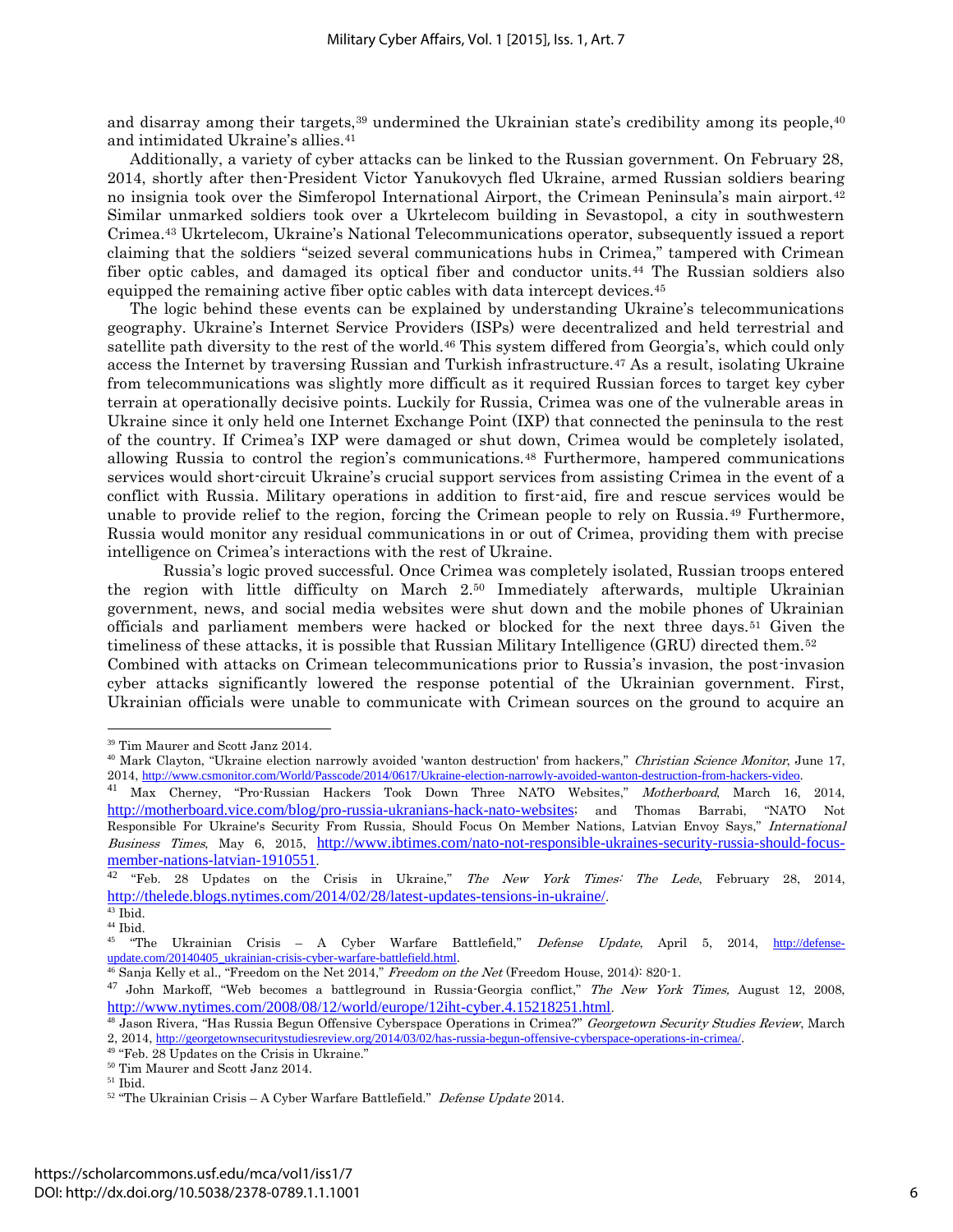accurate understanding of the ensuing conflict. Second, Ukrainian officials were unable to share information or execute command and control processes among themselves. Third, Ukrainian officials were unable to communicate with foreign allies, placate pro-Russian Ukrainians, or make efforts to undermine Moscow.<sup>53</sup> In this way, Russian strategic planners were able to operate several steps ahead of their Ukrainian counterparts during the conflict.

#### 3.3 STRATEGIC COMMUNICATIONS

A central component of Russia's information war on Ukraine was the body of online communications disseminated by Russian officials, journalists, and media sources to promote a pro-Russian view of the conflict. This strategy is an extension of Russia's domestic media policies. The Internet is one of the few remaining avenues to express popular dissent within Russia, since television is almost exclusively state-controlled and a common outlet for the Putin administration.<sup>54</sup> As a result, the Russian government invests heavily in analyzing and influencing online media pipelines.<sup>55</sup> Against Ukraine, Russia supported journalists, bloggers, and individuals within social media networks to broadcast pro-Russian narratives.<sup>56</sup> In one case, Russia paid a single person to hold multiple different web identities. One actor in St. Petersburg conveyed that she was acting as three different bloggers with ten blogs, while also commenting on other sites.<sup>57</sup> Another individual was employed to simply comment on news and social media 126 times every twelve hours.<sup>58</sup> Interestingly, pro-Russian online media also mimicked anti-Russian sources. The website Ukrainskaya Pravda was a pro-Russian version of the popular Ukrainian news site *Ukrains'ka Pravda*. These pro-Russian sources would communicate false narratives about actual events, such as denying the presence of Russian military in Ukraine<sup>59</sup> or blaming the West for conducting extensive information war against Russia.<sup>60</sup> Another example is the dissemination of images depicting columns of refugees fleeing Ukraine to Russia, when in reality they were daily traffic between Ukraine and Poland.<sup>61</sup> Along these lines, a pro-Russian web presence misled Ukrainian citizens, journalists, and other onlookers to the conflict seeking reliable sources of information.<sup>62</sup>

Russia's strategic communications also alienated Ukraine from its allies. This relied upon the dissemination of doctored images. For example, pro-Russian media sources would spread photos of Ukrainian tanks, flags, and soldiers altered to bear Nazi symbols in an effort to associate the Ukrainian government with resurgent Nazism. These tactics were especially provocative as some European countries like Germany are revolted by their Nazi history and were likely to distance themselves from Ukraine.<sup>63</sup> In other cases, hacking groups leaked privileged information, such as the controversial telephone conversation between U.S. Assistant Secretary of State Victoria Nuland and U.S. Ambassador to Ukraine Geoffrey Pyatt, which may have embarrassed the United States.<sup>64</sup>

<sup>57</sup> Sacha Dov Bachmann and Hakan Gunneriusson 2015: 200.

<sup>53</sup> Weedon and Galante 2014.

<sup>54</sup> Sacha Dov Bachmann and Hakan Gunneriusson, "Russia's Hybrid Warfare in the East: The Integral Nature of the Information Sphere," Georgetown Journal of International Affairs: International Engagement on Cyber V (2015): 199-200.

<sup>55</sup> "Russia Update: Defense Ministry Plans New Computer Programs to Monitor, Analyze Social Media," The Intepreter Magazine, January 29, 2015, http://www.interpretermag.com/russia-update- january-29-2015.

<sup>&</sup>lt;sup>56</sup> Jill Dougherty, "Everyone Lies: The Ukraine Conflict and Russia's Media Transformation," Discussion Paper Series, Shorenstein Center on Media, Politics, and Public Policy (July 2014): 2-29.

<sup>58</sup> Ibid.

<sup>59</sup> Ibid.

<sup>60</sup> "'Ukraine, West wage information war against us' – Russians" Russia Today, November 12, 2014, <http://www.rt.com/politics/204827-ukraine-west-information-warfare>.

<sup>&</sup>lt;sup>61</sup> Peter Pomerantsev, "Can Ukraine Win Its Information War With Russia?" The Atlantic, June 11, 2014, <http://www.theatlantic.com/international/archive/2014/06/can-ukraine-win-its-information-war-with-russia/372564>.  $62$  Petro Zamakis 2014.

<sup>63</sup> James J. Coyle, "Russian Disinformation Alienates the West from Russian Periphery," *Atlantic Council,* 2015, [http://www.atlanticcouncil.org/blogs/new-atlanticist/russian-disinformation-alienates-the-west-from-russian](http://www.atlanticcouncil.org/blogs/new-atlanticist/russian-disinformation-alienates-the-west-from-russian-periphery?tmpl=component&print=1)[periphery?tmpl=component&print=1.](http://www.atlanticcouncil.org/blogs/new-atlanticist/russian-disinformation-alienates-the-west-from-russian-periphery?tmpl=component&print=1)

<sup>64</sup> Daisy Sindelar, "Brussels, Kyiv, Moscow React to Leaked Nuland Phone Call," *Radio Free Europe/Radio Liberty*, February 7, 2014, sec. Ukraine, http://www.rferl.org/content/nuland-russia-eu- ukraine-reaction/25256828.html; and Tim Maurer and Scott Janz 2014.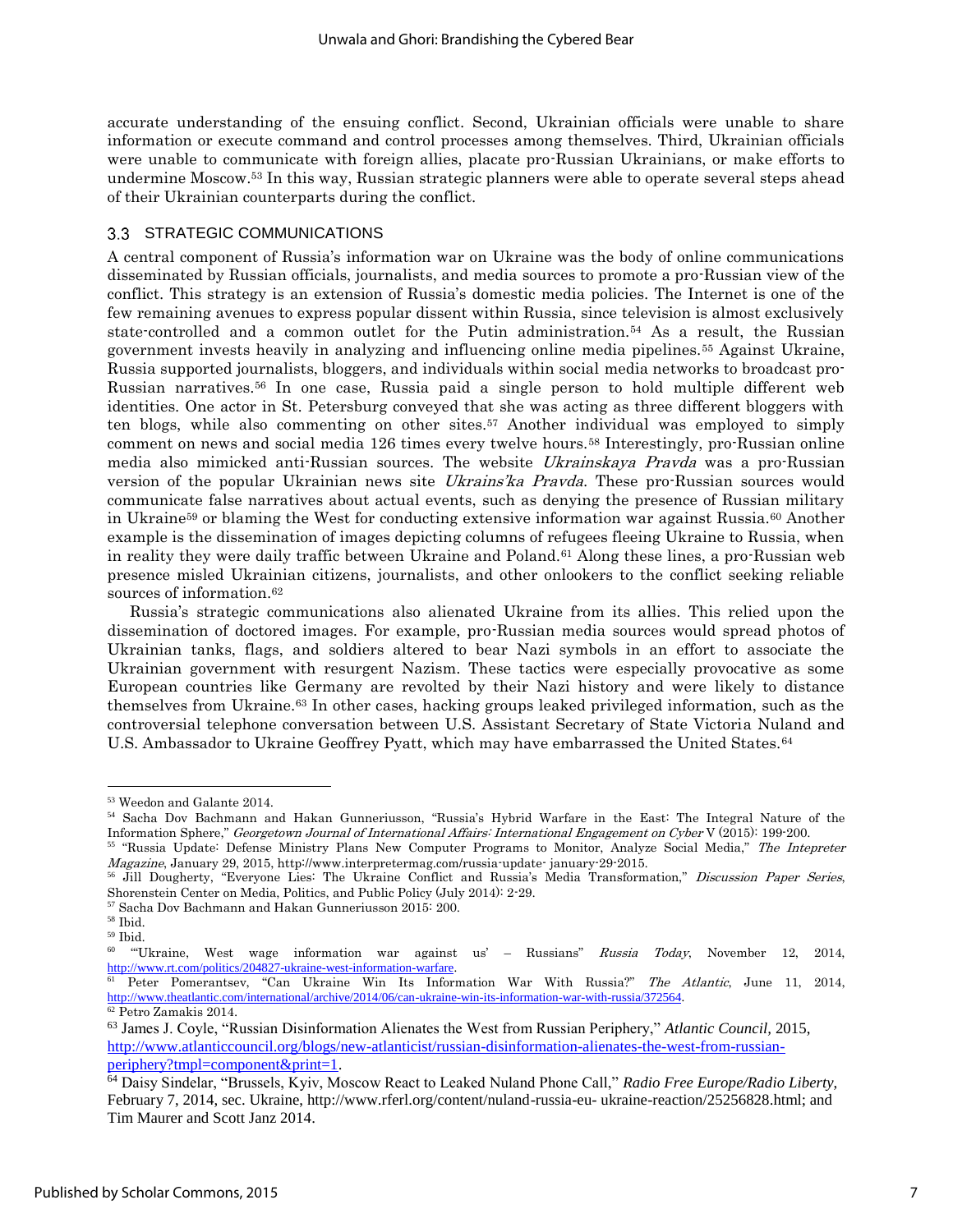Russia also utilized television to generate support for intervention in Crimea. Here, the narrative was that Moscow must invade Crimea to protect native Russian speakers from danger.<sup>65</sup> State-backed outlets such as RT and Channel One frequently presented violent, suspense-filled coverage of the Ukraine conflict. A notable excerpt of this coverage was of a crying woman describing Ukrainian soldiers crucifying a baby and killing his mother.<sup>66</sup> This story was false,  $67$  as were numerous stories broadcasted across Russian television. Just as a single individual would operate multiple online personas, particular individuals would espouse multiple television personas purporting false anecdotes. Across multiple TV channels, the same weeping women and injured men would be identified as "a soldier's mother," then an "Odessa resident," and then an "anti-Maidan activist," all recounting different injustices they faced against the Ukrainian state.<sup>68</sup> This tactic was especially useful after Russia's unmarked troops isolated Crimea's communications infrastructure. Ukrainian channels were subsequently taken off the air and replaced with Russian state channels, which enabled pro-Russian activists in the region to gain legitimacy against the Ukrainian state.<sup>69</sup>

A final component of Russia's strategic communications strategy was denying official Russian involvement in attacks until the later stages of the conflict.<sup>70</sup> Drawing upon the disinformation advanced by Russian media, Moscow's denial prevented a quick response from the West.<sup>71</sup> At the same time, Moscow constantly communicated the necessity of de-escalating the conflict, which obscured its strategy to NATO and the EU.<sup>72</sup> In this manner, Russia leveraged its strategic communications to operate within Western decision-making and reduce the costs of its actions against Ukraine.<sup>73</sup> Once President Putin admitted the presence of Russian troops in Ukraine, he had already completed Crimea's annexation.<sup>74</sup>

#### III. ANALYSIS AND RECOMMENDATIONS

Russia's success against Ukraine demonstrates the value of doctrinal improvements to its information war strategy after the Estonia and Georgia conflicts. A couple of broad strategic insights can be gained by analyzing Russia's information war tactics in this case. First, the role of state-led, covert cyber offensives was crucial in penetrating Ukrainian state apparatuses to achieve intelligence from high-value targets, as well as disabling key portions of Ukrainian cyber terrain to augment Russia's ground objectives. While non-state hacking groups assisted Russia in fomenting disarray within Ukrainian decision-making and response apparatuses, they alone were insufficient in achieving Russia's objective of annexing Crimea. Second, components of Russia's information war operated synergistically to continuously support Moscow's advantage in the conflict. Intelligence acquired from

 $\overline{a}$ 

[http://news.nationalpost.com/news/world/vladimir-putin-admits-for-first-time-russian-troops-took-over-crimea](http://news.nationalpost.com/news/world/vladimir-putin-admits-for-first-time-russian-troops-took-over-crimea-refuses-to-rule-out-intervention-in-donetsk)[refuses-to-rule-out-intervention-in-donetsk.](http://news.nationalpost.com/news/world/vladimir-putin-admits-for-first-time-russian-troops-took-over-crimea-refuses-to-rule-out-intervention-in-donetsk)

<sup>65</sup> Colin Daileda, "Could Russia Use Cyberwarfare to Further Destabilize Ukraine?" *Mashable*, April 4, 2014, [http://mashable.com/2014/04/14/russia-ukraine-cyber-warfare/.](http://mashable.com/2014/04/14/russia-ukraine-cyber-warfare/) 

<sup>66</sup> Arcady Ostrovsky, "The crucifixion of a 3-year old, the U.S. helped Kiev shoot down Flight 17, and other tales the Kremlin media tell," *StopFake.org,* July 31, 2014, [http://www.stopfake.org/en/the-crucifixion-of-a-3-year-old-the-u](http://www.stopfake.org/en/the-crucifixion-of-a-3-year-old-the-u-s-helped-kiev-shoot-down-flight-17-and-other-tales-the-kremlin-media-tell/)[s-helped-kiev-shoot-down-flight-17-and-other-tales-the-kremlin-media-tell/.](http://www.stopfake.org/en/the-crucifixion-of-a-3-year-old-the-u-s-helped-kiev-shoot-down-flight-17-and-other-tales-the-kremlin-media-tell/)

<sup>67</sup> Ibid.

<sup>68</sup> Peter Pomerantsev, "Inside the Kremlin's hall of mirrors," *The Guardian*, April 9, 2015,

[http://www.theguardian.com/news/2015/apr/09/kremlin-hall-of-mirrors-military-information-psychology.](http://www.theguardian.com/news/2015/apr/09/kremlin-hall-of-mirrors-military-information-psychology)

<sup>69</sup> Arcady Ostrovsky 2014.

 $70$  Yuras Karmanau and Vladimir Isachenkov, "Vladimir Putin admits for first time Russian troops took over Crimea, refuses to rule out intervention in Donetsk," April 17, 2014, *National Post*,

 $71$  Douglas Mastriano et. al, "Analysis of Russian Strategy in Eastern Europe, an Appropriate U.S. Response, and the Implications for U.S. Landpower," *Project 1704,* U.S. Army War College (2015): 6-8.

<sup>72</sup> Ibid; and Sacha Dov Bachmann and Hakan Gunneriusson 2015.

 $73$  Ibid.

<sup>74</sup> Ibid; and Yuras Karmanau and Vladimir Isachenkov 2014.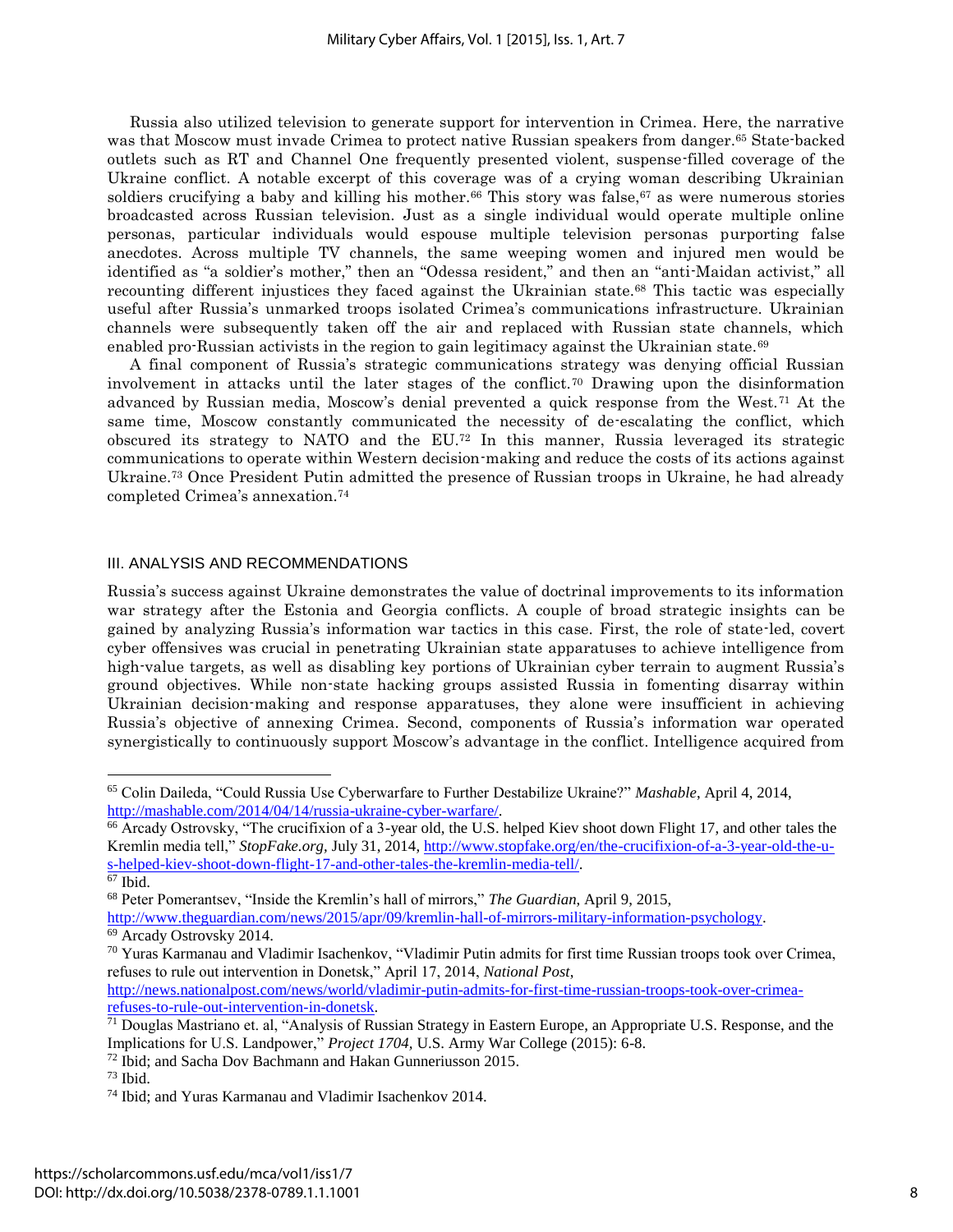cyber espionage supported Russia's cyber attacks and strategic communications. Cyber attacks disabled Ukraine's ability to counter Russian strategic communications and cyber espionage. Strategic communications undermined the legitimacy of the Ukrainian state to its citizens and allies, enabling Russian cyber attacks and espionage to succeed without robust responses from Ukrainian society and its foreign partners.<sup>75</sup> Third, Russia demonstrated the potential of applying information war concepts to kinetic war tactics. The problem of identifying Russia's unmarked soldiers in Crimea mirrored the difficulties in attributing cyber operations to a particular actor. In both cases, concealment of identity lowered the costs of Russia's actions–there was little to no kinetic response to Russia's kinetic operation. This kinetic operation also possessed objectives in the cyber realm. By using land forces to damage communications and isolate Crimea, Russia demonstrated further synergistic possibilities between the cyber and physical domains.

It is possible that this synergistic potential of warfare is only realized through Russia's holistic conceptualization of "information war," rather than the U.S. categorization of cyberspace operations versus information operations, military information versus non-military information, and offensive capabilities versus defensive capabilities. For the United States, the "information war" concept is divided up into different doctrines and policies as if it were another physical domain of war. On the other hand, those distinctions and divisions are largely irrelevant for Russia. As the Ukraine conflict demonstrates, the information battlefield exists everywhere. The distinctions between combatant and non-combatant are blurred as civilians are targeted and utilized as part of broader information campaigns to support Russian strategic military goals. Moreover, traditional conceptions of offense and defense are erased as attacks on key Ukrainian cyber terrain enable Russia to defend itself by denying possible Ukrainian escalatory responses.<sup>76</sup> Along these lines, the United States must internalize these strategic concepts to prepare itself for similar dynamic, synergistic, and hybrid conflicts involving the information sphere.

In a similar vein, the United States must improve its efforts to defend and counter Russian information war tactics. In light of Russia's maneuvers against Ukraine, the United States should promote improvements in resilience, intelligence, and information among itself and its allies.

#### 3.1 RESILIENCE

Russia's success was partly attributed to Ukraine's inability to defend itself or adequately respond to Russian cyber attacks. While Ukrainian hacker groups did respond to Russia's cyber offensives, these attacks were often website defacements or denial or service, and contributed little to preventing Russia's annexation of Crimea.<sup>77</sup> Furthermore, Ukraine—and Crimea, especially—had no way to counter Russia's cyber operations once their systems were shut down. This was due to growing vulnerabilities in Ukraine's cyber defense architecture,<sup>78</sup> as well as the geography of its telecommunications infrastructure. One IXP for the entirety of Crimea allowed Russia to extinguish all online and mobile communications, rendering the region completely vulnerable.

In order to prevent this effect, the United States should promote a policy of structural diversification of key telecommunications nodes and exchange points. With U.S. guidance, Ukraine can develop its Internet infrastructure by opening up multiple IXPs for its regions to prevent susceptibility of physical damage to telecommunications and isolation from the rest of the country. Opening up additional IXPs carries additional benefits besides maintaining security, such as cost, latency, and bandwidth.<sup>79</sup> Increasing the bandwidth passing through an exchange will allow Ukraine to reduce the damage caused by DDoS attacks, since the provider would be able to handle and process more Internet traffic.

<sup>75</sup> Sacha Dov Bachmann and Hakan Gunneriusson 2015: 200-206.

<sup>&</sup>lt;sup>76</sup> Nikola Schmidt, "Neither Conventional War, nor a Cyber War, but a Long-Lasting and Silent Hybrid War," Defense and Strategy 14, no. 2 (2014): 80-85.

<sup>77</sup> Petro Zamakis 2014.

<sup>78</sup> Ibid.

<sup>79</sup> "Global Internet Exchange Points," The Border Gateway Protocol Advanced Internet Routing Resources, <http://www.bgp4.as/internet-exchanges>.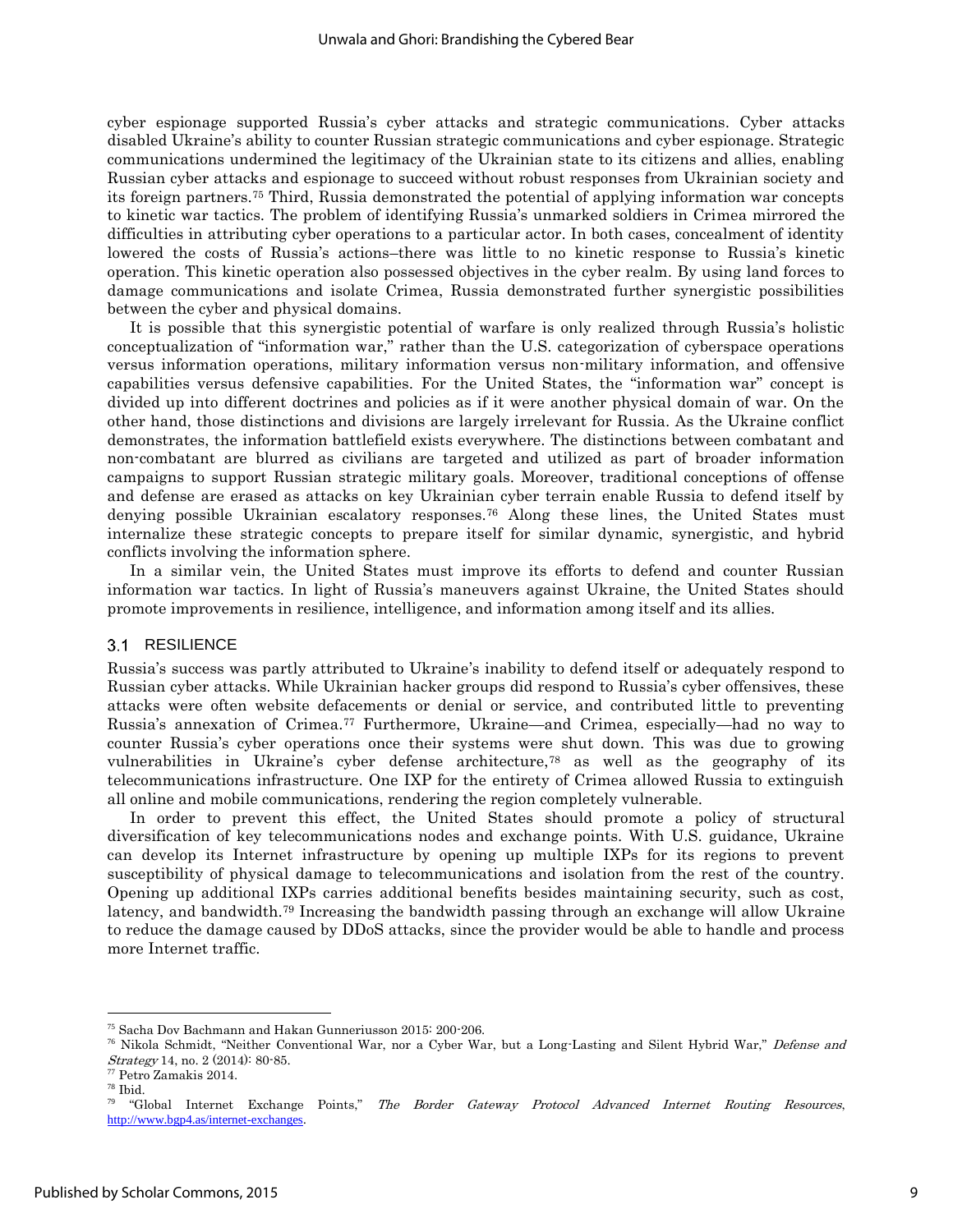Another way to sustain resilience from a DDoS attack is to pay networking companies to allocate more bandwidth through Internet providers.<sup>80</sup> The United States can aid Ukraine and other allies in the future by filtering unnecessary Internet traffic so that businesses in the host country can continue their operations. The United States successfully mitigated a DDoS campaign against its banks in 2012 by maintaining tight control of their networks<sup>81</sup> and redirecting unauthorized traffic to other servers. An international effort can also be taken to help break down botnets that aid in DDoS operations. Soliciting private companies to monitor traffic traveling through IXPs will help attribute the bots used in these attacks. In the case of the DDoS attack against U.S. banks, the United States government appealed to more than 100 countries to choke off debilitating computer traffic nodes around the world.<sup>82</sup>

Additionally, one major issue for Ukraine is its dependence on Russia for manufacturing and maintenance of its telecommunications systems. Obtaining this technology from Russia generates supply chain vulnerabilities planted by Russian corporations on behalf of Moscow. Along these lines, the United States should assist Ukraine in finding alternative sources for its telecommunications infrastructure that are trustworthy, less susceptible to Russian tampering, and contain built-in security measures.

#### 3.2 INTELLIGENCE

Another aspect of Russia's success was Ukraine's inability to proactively detect and defend itself from the onslaught of Russian state and non-state cyber attacks. As a result, more robust intelligence cooperation on cyber intelligence and research is warranted. For cyber incidents that were committed by non-state groups, the United States and its allies need to rely upon intelligence to predict future cyber attacks. Most cyber criminal organizations coordinate and plan their cyber offensives through messaging boards.<sup>83</sup> Tracking messaging boards for Russian cyber group activity may provide valuable insight as to what websites, systems, and infrastructure will be attacked prior to the operation itself.

An added measure to confuse or delay cyber criminals is to modify the communications technology that criminals compromise. In his latest testimony, Admiral Rogers, director of USCYBERCOM, spoke of new cyber detection technologies that can relay false information to cyber attackers in order to impede their objectives.<sup>84</sup> This program or hardware can be shared to protect allies' systems from both cyber criminal groups and state-sponsored attacks.

#### 3.3 INFORMATION

 $\overline{a}$ 

Strategic communications and information operations played a critical role in U.S. and Russian strategies during the Cold War, yet the vigor of these campaigns was lost after the conflict abated. Russia's maneuvers in Ukraine were still reminiscent of its operational deception tactics– maskirovka—during the Cold War.<sup>85</sup> The United States continues to devote resources to information operations, adapting to the advent of social media. In 2011, U.S. Central Command contracted a California corporation to develop what is described as an "online persona management service" that allows one U.S. serviceman or woman to control up to ten separate identities based all over the

Jason Healey, "How to Beat a Russian Cyber Assault on Ukraine," March 3, 2014, The Atlantic Council: [http://www.atlanticcouncil.org/blogs/new-atlanticist/how-to-beat-a-russian-cyber-assault-on-ukraine.](http://www.atlanticcouncil.org/blogs/new-atlanticist/how-to-beat-a-russian-cyber-assault-on-ukraine) 

<sup>81</sup> Dan Holden and Curt Wilson, "Lessons Learned from the U.S. financial services DDoS Attacks," Arbor Threat Intelligence, December 13, 2012, <https://asert.arbornetworks.com/lessons-learned-from-the-u-s-financial-services-ddos-attacks/>.

<sup>&</sup>lt;sup>82</sup> Ellen Nakashima, "U.S. rallied multinational response to 2012 cyberattack on American banks," The Washington Post, April 11, 2014, [https://www.washingtonpost.com/world/national-security/us-rallied-multi-nation-response-to-2012-cyberattack-on-american](https://www.washingtonpost.com/world/national-security/us-rallied-multi-nation-response-to-2012-cyberattack-on-american-banks/2014/04/11/7c1fbb12-b45c-11e3-8cb6-284052554d74_story.html)[banks/2014/04/11/7c1fbb12-b45c-11e3-8cb6-284052554d74\\_story.html](https://www.washingtonpost.com/world/national-security/us-rallied-multi-nation-response-to-2012-cyberattack-on-american-banks/2014/04/11/7c1fbb12-b45c-11e3-8cb6-284052554d74_story.html).

<sup>83</sup> Noa Bar-Yosef, "A Look Inside the Bustling Cybercrime Marketplace," Security Week, March 1, 2011, <http://www.securityweek.com/look-inside-bustling-cybercrime-marketplace>.

<sup>&</sup>lt;sup>84</sup> Michael S. Rogers, "Statement of Admiral Michael S. Rogers," Testimony Before the Senate Committee on Armed Services, March 19, 2015: [http://www.armed-services.senate.gov/imo/media/doc/Rogers\\_03-19-15.pdf](http://www.armed-services.senate.gov/imo/media/doc/Rogers_03-19-15.pdf).

<sup>&</sup>lt;sup>85</sup> Jason Healey, "Russia vs. Ukraine: The Cyber Front Unfolds," The Atlantic Council, April 2, 2014, <http://www.atlanticcouncil.org/blogs/new-atlanticist/russia-vs-ukraine-the-cyber-front-unfolds>.